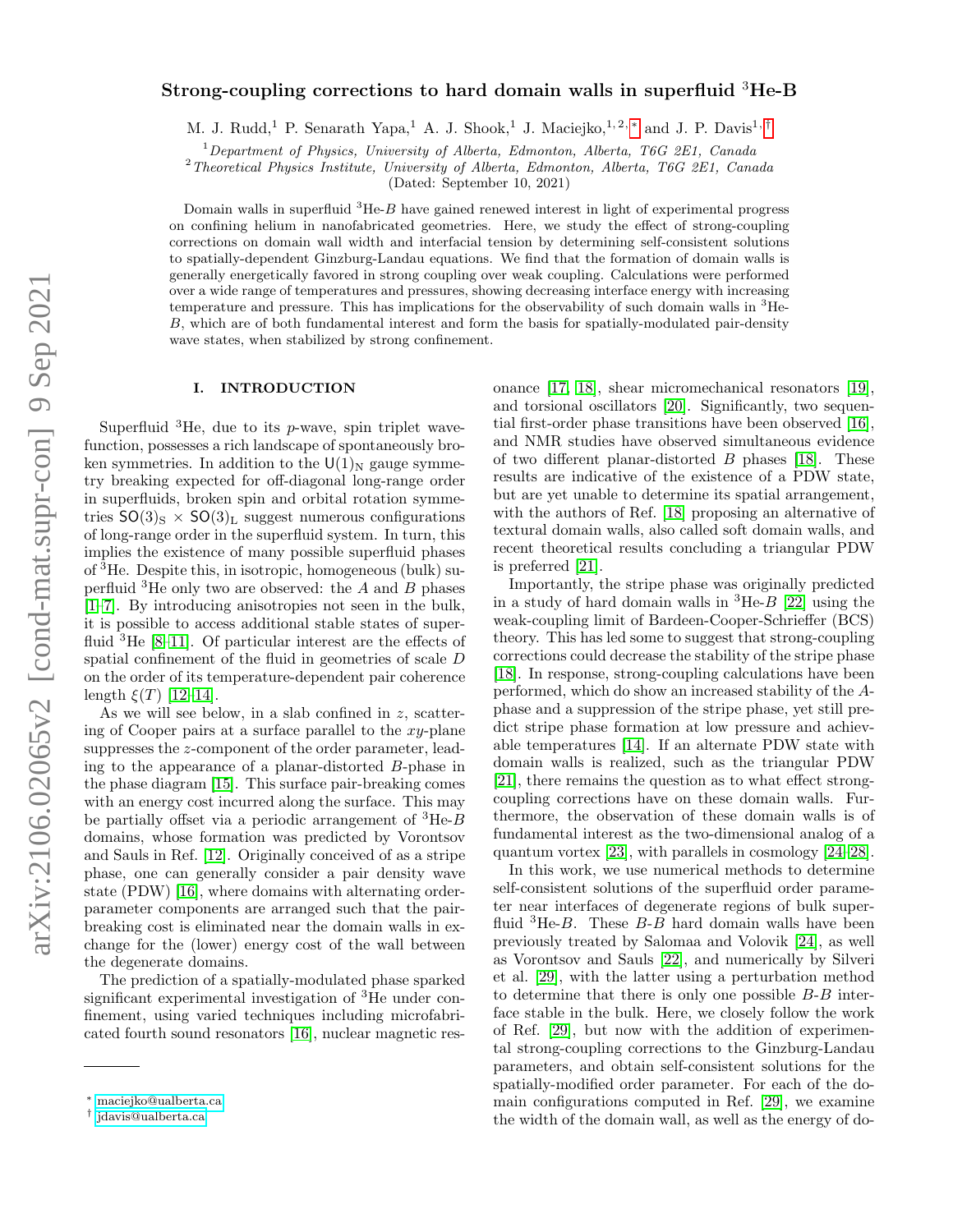main wall formation. We determine that strong-coupling corrections result in an enlargement of the width of the domain wall structure along with a reduction in its energy. These changes are consistent across the phase diagram with the exception of a small region near saturated vapor pressure.

The rest of the manuscript proceeds as follows. In Section II, we begin by reviewing the origin and classification of domain walls in  ${}^{3}He-B$ . This is followed in Section III by a review of Ginzburg-Landau theory and the incorporation of strong-coupling corrections. We also discuss the definition of the interfacial tension, and the stability of the domain wall solutions. In Section IV, we discuss the calculation results for the domain wall widths, and in Section V our results for the interfacial tension. In Section VI, we discuss how the one-dimensional solutions found here are applicable to domain walls in a PDW and finally, in Section VII, we conclude that the physically relevant strong-coupling corrections do not inhibit the formation of domain walls in  ${}^{3}$ He-B and hence the formation of PDW states.

#### II. DOMAIN WALLS IN BULK <sup>3</sup>HE

Weak-coupling BCS theory extended to p-wave, spintriplet pairing posits that the state which is isotropic in kspace will be energetically favored [\[4\]](#page-8-1), indicating that the B phase, with its uniform energy gap, should be the dominant superfluid phase. Experimental data reveals that near  $T_c$  and at high pressures, a region of A phase forms, implying the necessity of corrections to weak-coupling at higher pressures. The  $k$ -space isotropy of the  $B$  phase gives an order parameter of the form:

$$
A_{\mu i} = \Delta e^{i\phi} R_{\mu i}(\hat{\mathbf{n}}, \theta), \tag{1}
$$

where  $\Delta$  is a real, positive amplitude,  $\phi$  a real-valued phase, and  $R_{\mu i}$  a proper rotation matrix [\[29,](#page-9-16) [30\]](#page-9-17). This state is degenerate with respect to multiplication by a constant phase factor, and by rotating spin relative to position space [\[29,](#page-9-16) [30\]](#page-9-17). Thus we may conceive of many possible degenerate B phases in isolation.

We consider the characteristics of a domain wall between two degenerate, semi-infinite bulk volumes of superfluid  ${}^{3}$ He-B. We expect there to be a transition zone between these domains. Given appropriate boundary conditions, if a self-consistent solution of finite extent can be found, we define this as a domain wall. The width, l, of this domain wall is defined as the solution domain with nonzero gradient [\[31\]](#page-9-18) and is on the order of  $\xi_{\Delta}(T)$ . We contrast this with a *texture*, where we fail to obtain a converged solution even when arbitrarily expanding the size of the calculation domain.

Following the method of Ref. [\[30\]](#page-9-17), we use symmetry to determine and name the realizable B-B interfaces. All external factors being equal, any observable characteristic of an interface should result from the configuration of the domains, which may be described in terms of invariant parameters. For our system symmetries, these invariants are:

<span id="page-1-1"></span>
$$
\phi = \phi^R - \phi^L, \quad \psi_\perp = R_{\mu z}^L R_{\mu z}^R,\tag{2}
$$

$$
\psi_{\parallel} = R_{\mu x}^L R_{\mu x}^R + R_{\mu y}^L R_{\mu y}^R,
$$

where we have used the superscripts  $L, R$  to indicate order parameter values on the left and right sides of the interface, respectively.  $\phi$  reflects the invariance under global phase shifts, and  $\psi_{\perp}$ ,  $\psi_{\parallel}$  arise from the invariance under global spin rotation combined with rotational symmetry about the interface normal [\[30\]](#page-9-17). These invariants can be condensed further into dependence on two complex numbers:

<span id="page-1-2"></span>
$$
a = e^{i\phi}\psi_{\perp}, \quad b = e^{i\phi}\psi_{\parallel}, \tag{3}
$$

which fully define the  $B$ -B domain wall configuration. We are concerned only with domain walls that are stable under static conditions, therefore we eliminate any values of a and b that result in spin or mass currents across the interface, although it would be interesting in future work to determine whether domain walls exist that are stabilized by flow in a dynamic system [\[16,](#page-9-6) [32\]](#page-9-19). From the restriction on zero mass current, we see that  $a$  and  $b$ must be real, with the spin current also vanishing in the cases  $a = \pm 1$ ,  $b = 0$ ,  $b = \pm 2$ . By cycling over these a and

<span id="page-1-0"></span>TABLE I. Summary of domain wall configurations. The second column gives the boundary conditions imposed on the scaled order parameter  $A_{\mu i}/\Delta_B$  on the right-hand side of the interface. In all cases, the left-hand side is represented by the identity matrix. All numerical values are for weak-coupling calculations.

| Name              | $A_{\mu i}^R/\Delta_B$                                                                                         |       | $l(\xi_{\Delta})$ $\sigma(f_c^B \xi_{\Delta})$ $\sigma_G/\sigma$ |        |
|-------------------|----------------------------------------------------------------------------------------------------------------|-------|------------------------------------------------------------------|--------|
| BB12              | $\begin{vmatrix} +1 & 0 & 0 \\ 0 & +1 & 0 \\ 0 & 0 & +1 \end{vmatrix}$ N/A                                     |       | $\overline{0}$                                                   | N/A    |
| BB10              | $\begin{bmatrix} -1 & 0 & 0 \\ 0 & +1 & 0 \\ 0 & 0 & +1 \end{bmatrix}$ 25.16                                   |       | 0.9006                                                           | 0.4999 |
| $BB\overline{1}2$ | $\begin{bmatrix} +1 & 0 & 0 \\ 0 & +1 & 0 \\ 0 & 0 & -1 \end{bmatrix}$                                         | 32.90 | 1.5547                                                           | 0.5000 |
|                   | $\text{BB1}\overline{2}\qquad \begin{vmatrix} -1 & 0 & 0\\ 0 & -1 & 0\\ 0 & 0 & +1 \end{vmatrix} \qquad 27.80$ |       | 2.1018                                                           | 0.5001 |
| $BB\overline{1}0$ | $\begin{bmatrix} -1 & 0 & 0 \\ 0 & +1 & 0 \\ 0 & 0 & -1 \end{bmatrix}$                                         | 32.54 | 2.7853                                                           | 0.5000 |
| $BB\overline{12}$ | $\begin{bmatrix} -1 & 0 & 0 \\ 0 & -1 & 0 \\ 0 & 0 & -1 \end{bmatrix}$                                         | 32.12 | 4.5754                                                           | 0.5000 |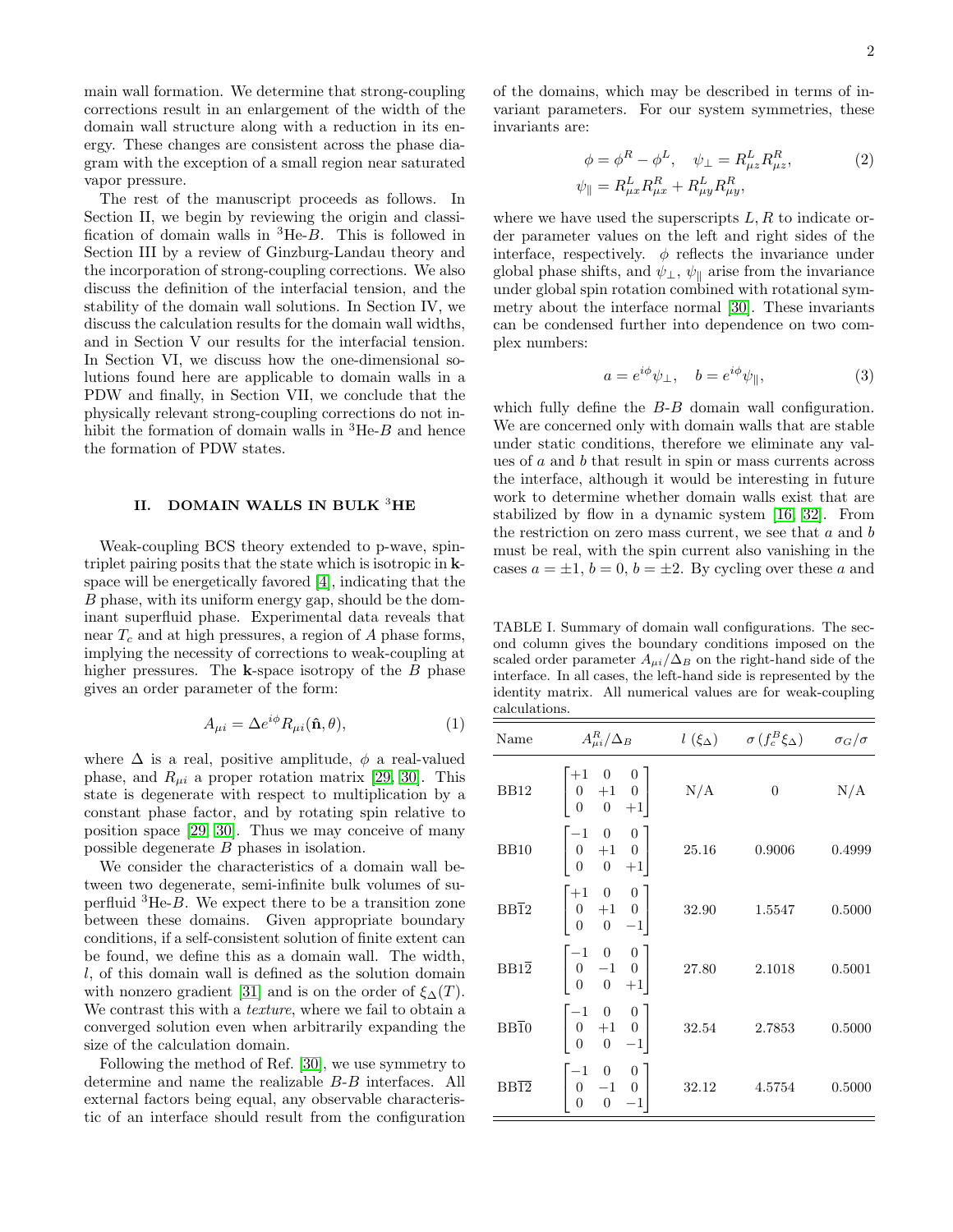b values we determine which interfaces may be realizable in the bulk, in the absence of external fields or currents [\[29\]](#page-9-16). We performed calculations for each of the possible six domain wall configurations, which are listed in Table [I.](#page-1-0) For consistency, we continue to use the naming system proposed in Ref. [\[29\]](#page-9-16) in which the interfaces are named as BBab, with negative values denoted by a bar over the number. We note that these configurations are equivalent to all possible permutations of the B-phase order parameter differing by a change of sign in one or more components, due to the equivalence between the  $A_{xx}$  and  $A_{yy}$  components of the order parameter demonstrated in [\(2\)](#page-1-1) and [\(3\)](#page-1-2).

An important consideration for each of these domain wall structures and their energetics is which components of the order parameter change sign. In this work, we use the nomenclature employed by Vorontsov [\[15\]](#page-9-5) and denote the structures as *type-x* or *type-z*. Mixed combinations are theoretically possible for more complex domain walls. The type-z domain wall structure is defined by  $\nabla_i A_{\mu i} \neq 0$ . For our solutions with variation in  $\hat{z}$ , this means that  $A_{\mu z}$  components change sign (hence type-z), with the type-z interface the  $BB\overline{1}2$  domain wall. The type-x domain wall is defined by  $\nabla_i A_{\mu j} \neq 0$ ,  $i \neq j$ , with the simplest such interface the BB10 domain wall. As will be shown in Section [III,](#page-2-0) a rotation of the axes for 1D solutions is possible, provided the indices of  $A_{\mu i}$  are changed accordingly. Therefore, although Table [I](#page-1-0) shows the BB10 domain wall having a sign change in  $A_{xx}$  when  $\hat{z}$  is the solution direction, an equivalent arrangement can have order parameter component  $A_{zz}$  change sign so long as the solution is changing in  $\hat{x}$  or  $\hat{y}$  ( $\nabla_{x,y}A_{\mu i}\neq 0$ ). As mentioned above, the calculations described in Section [III](#page-2-0) were performed for all domain wall configurations listed in Table [I.](#page-1-0) For conciseness, we have elected to present primarily the results of calculations on the  $BB10$  and  $BB\overline{1}2$  domain walls, as these are the simplest examples of the type- $x$  and type- $z$  domain walls, respectively. However, we would like to emphasize that the conclusions drawn from these results are consistent for all domain walls examined.

#### <span id="page-2-0"></span>III. GINZBURG-LANDAU THEORY AND CALCULATIONS

We find self-consistent solutions for the order parameter using Ginzburg-Landau theory, modifying the weak coupling model for use at  $P \in [0, 34]$  bar and temperatures below the critical temperature  $T_c$ . The free energy functional of <sup>3</sup>He, as a function of the order parameter  $A_{\mu i}$ , is  $F = F_b + F_g$  with  $F_b$  the bulk energy:

<span id="page-2-4"></span>
$$
F_b = \int d^3 \mathbf{r} \left\{ f_c^B - \alpha \text{Tr} \left( \mathbf{A} \mathbf{A}^\dagger \right) + \beta_1 \left| \text{Tr} \left( \mathbf{A} \mathbf{A}^T \right) \right|^2 + \beta_2 \left[ \text{Tr} \left( \mathbf{A} \mathbf{A}^\dagger \right) \right]^2 + \beta_3 \text{Tr} \left( \mathbf{A} \mathbf{A}^T \mathbf{A}^* \mathbf{A}^\dagger \right) + \beta_4 \text{Tr} \left( \mathbf{A} \mathbf{A}^\dagger \mathbf{A} \mathbf{A}^\dagger \right) + \beta_5 \text{Tr} \left( \mathbf{A} \mathbf{A}^\dagger \mathbf{A}^* \mathbf{A}^T \right) \},
$$
 (4)

where we denote the condensation energy density of the isotropic bulk B phase  $f_c^B$ , and  $F_g$  the gradient energy:

$$
F_g = K \int d^3 \mathbf{r} \left[ (\gamma - 1) \nabla_i A_{\mu i}^* \nabla_j A_{\mu j} + \nabla_i A_{\mu j}^* \nabla_i A_{\mu j} \right]. \tag{5}
$$

Near  $T_c$  and at low pressure, the input parameters  $\alpha$ ,  $\beta_i$ ,  $\gamma$ , K, may be calculated using weak-coupling theory as:

$$
\alpha(T, P) = N(0) \left(1 - T/T_c(P)\right) / 3,
$$
\n(6)\n  
\n(7)\n  
\n(8)\n  
\n(9)\n  
\n(1)

<span id="page-2-1"></span>
$$
\beta_0(P) = \frac{7\zeta(3)}{240\pi^2} \frac{N(0)}{(k_B T_c(P))^2},\tag{7}
$$

$$
\beta_i(P) = n_i \beta_0(P), \qquad n_i = (-1, 2, 2, 2, -2) \tag{8}
$$

<span id="page-2-2"></span>
$$
K(P) = \frac{7\zeta(3)}{60} N(0) \left(\frac{\hbar v_F}{2\pi k_B T_c(P)}\right)^2, \tag{9}
$$

$$
K(P) \equiv \alpha(T, P) \xi_{GL}^2,\tag{10}
$$

$$
\xi_{GL}(T, P) = \frac{\xi_0}{\sqrt{1 - T/T_c}} \left(\frac{7\zeta(3)}{20}\right)^{1/2},\tag{11}
$$

<span id="page-2-3"></span>
$$
\xi_0(P) = \frac{\hbar v_F}{2\pi k_B T_c(P)},\tag{12}
$$

$$
\gamma = 3,\tag{13}
$$

where  $N(0)$  is the single-spin density of states at the Fermi energy in the normal state,  $v_F$  is the Fermi velocity,  $\xi_{GL}$  is the Ginzburg-Landau coherence length, and  $\xi_0$  is the zero-temperature coherence length. These coherence lengths serve as the characteristic distance increment for the system at a given temperature and pressure. To determine the equilibrium states of the system we find the Euler-Lagrange equations of the functional varying about a spatially-dependent order parameter  $A_{\mu i}(z)$  of the form:

$$
A_{\mu i}(z) = \begin{bmatrix} \Delta_{xx}(z) & 0 & 0 \\ 0 & \Delta_{yy}(z) & 0 \\ 0 & 0 & \Delta_{zz}(z) \end{bmatrix}, \qquad (14)
$$

where, for consistency with confinement nomenclature, we have chosen our order parameter to be varying in  $\hat{z}$ . We consider the order parameter in  $\hat{x}$  and  $\hat{y}$  to be spatially homogeneous and infinite ( $\nabla_{x,y}A_{\mu i} \equiv 0$ ). By applying the boundary conditions in Table [I,](#page-1-0) we can solve for any domain wall configuration, provided the spatial variation is along only one axis. Equation [\(5\)](#page-2-1) shows that the solutions for  $A_{\mu z}$  with  $\nabla_z \neq 0$  are mathematically equivalent to solutions for  $A_{\mu x}$  with  $\nabla_x \neq 0$ . Therefore,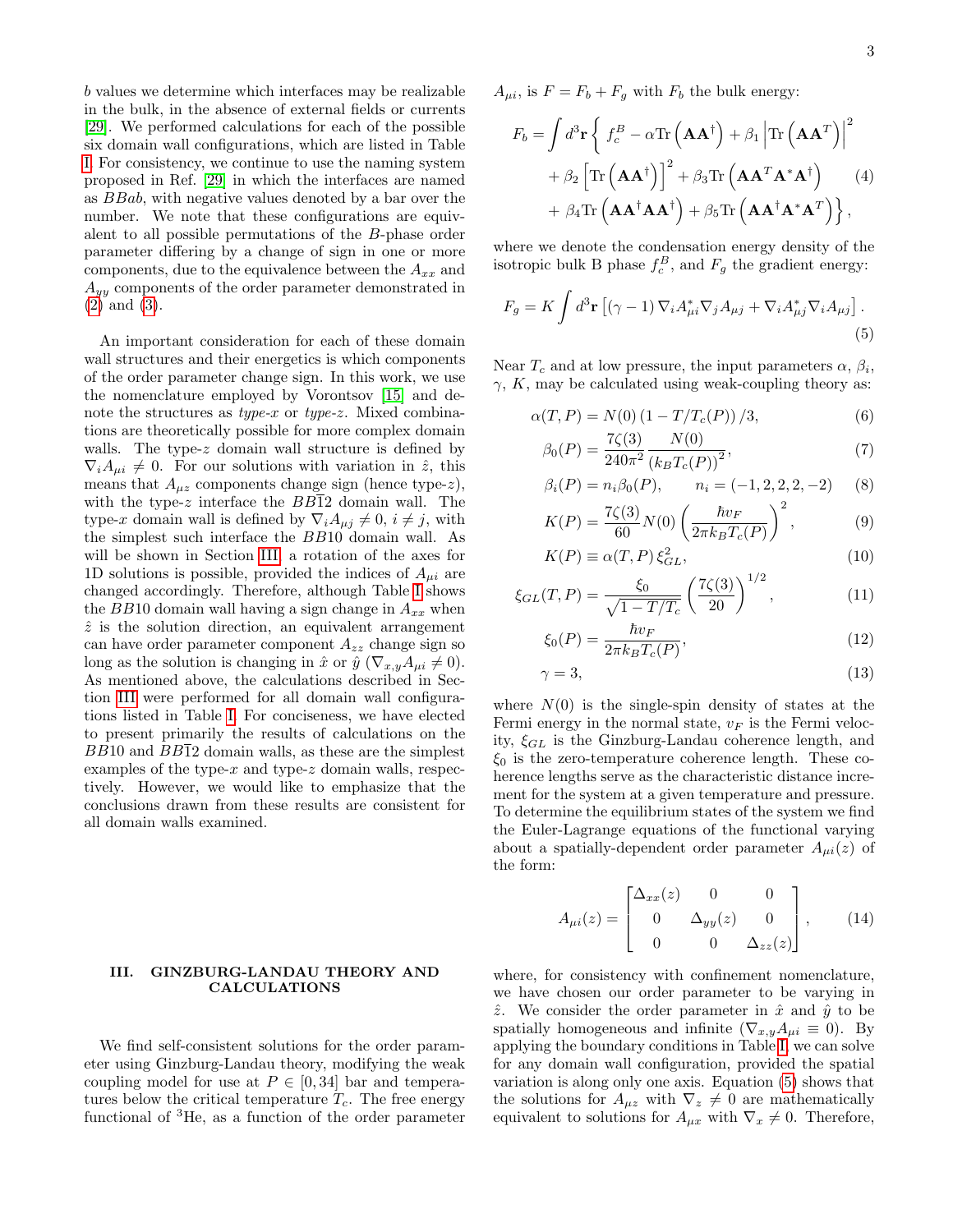

<span id="page-3-0"></span>FIG. 1.  $\Delta \beta_i^{SC}$  values from [\[34\]](#page-9-20) [\[35\]](#page-9-21), with polynomial fits used in this work.

it is possible to rotate the solution axes by switching order parameter component.

To facilitate the numerical work, we employ a scaled order parameter  $a_{\mu i} = A_{\mu i}/\Delta_B$  proposed in Ref. [\[33\]](#page-9-22), where  $\Delta_B$  is the equilibrium B-phase order parameter in the bulk superfluid. From weak-coupling theory, we compute the bulk order parameter and scaling coefficients:

$$
\Delta_B = \left[ \frac{\alpha}{2(3\beta_{12} + \beta_{345})} \right]^{1/2},\tag{15}
$$

$$
\partial_i \equiv \xi_{GL} \, \nabla_i,\tag{16}
$$

$$
\zeta_i \equiv \frac{\beta_i}{3\beta_{12} + \beta_{345}},\tag{17}
$$

where we have used the convention  $\beta_{ij\cdots} \equiv \beta_i + \beta_j + \beta_j$ ... Defining a dimensionless free energy density  $f$  ≡  $f/(\alpha \Delta_B^2)$ , we obtain expressions for the bulk and gradient contributions:

$$
f_B = \frac{3}{2} - \text{Tr} \left( \mathbf{a} \mathbf{a}^\dagger \right) + \frac{1}{2} \zeta_1 \left| \text{Tr} \left( \mathbf{a} \mathbf{a}^T \right) \right|^2 + \frac{1}{2} \zeta_2 \left[ \text{Tr} \left( \mathbf{a} \mathbf{a}^\dagger \right) \right]^2
$$
  
+ 
$$
\frac{1}{2} \zeta_3 \text{Tr} \left( \mathbf{a} \mathbf{a}^T \mathbf{a}^* \mathbf{a}^\dagger \right) + \frac{1}{2} \zeta_4 \text{Tr} \left( \mathbf{a} \mathbf{a}^\dagger \mathbf{a} \mathbf{a}^\dagger \right)
$$
(18)  
+ 
$$
\frac{1}{2} \zeta_5 \text{Tr} \left( \mathbf{a} \mathbf{a}^\dagger \mathbf{a}^* \mathbf{a}^T \right),
$$

$$
\mathfrak{f}_G = (\gamma - 1)\partial_j a_{\mu j} \partial_i a_{\mu i}^* + \partial_j a_{\mu i} \partial_j a_{\mu i}^*,\tag{19}
$$

and a total dimensionless free energy  $\mathfrak{F} = \int (\mathfrak{f}_B + \mathfrak{f}_G).$ 

#### A. Strong-coupling corrections

The weak-coupling values of the parameters  $\alpha$ ,  $\beta_i$ ,  $\gamma$ , K, are only expected to give valid results in the low-pressure regime, as the pairing interaction itself is a functional of the order parameter [\[36\]](#page-9-23). To expand our results to the pressure range  $P \in [0, 34]$  bar, we implement experimentally-obtained corrections. Employing the Doniach-Engelsberg exchange-enhancement model [\[37\]](#page-9-24), we do not expect there to be corrections to the second-order terms  $K, \alpha, \gamma$  and we continue to use values calculated using weak-coupling theory. These corrections give strong-coupling parameters:

<span id="page-3-4"></span>
$$
\beta_i(T, P) = \beta_i^{WC}(P, T_c(P)) + \frac{T}{T_c} \Delta \beta_i^{SC}(P), \qquad (20)
$$

which allow us to extend our calculations over the experimentally-measured pressure domain. To increase the resolution of our calculations, we apply polynomial fits. Experimental data from Refs. [\[34,](#page-9-20) [35\]](#page-9-21), along with polynomial fits, may be seen in Fig. [1.](#page-3-0)

GL theory is based on an expansion of the free energy about a small order parameter and is only expected to be valid for temperatures near  $T_c$ . To allow the order parameter to saturate at lower temperatures, we follow the example of Ref. [\[14\]](#page-9-4) and replace the Ginzburg-Landau coherence length  $\xi_{GL}$  in [\(10\)](#page-2-2) by the characteristic length scale from weak-coupling BCS theory:

$$
\xi_{\Delta}(T) = \frac{\hbar v_F}{\sqrt{10} \Delta_B^{\rm BCS}(T)},\tag{21}
$$

which is consistent with  $\xi_{GL}$  in the regime  $T \approx T_c$ . Using the approximation [\[38\]](#page-9-25):

$$
\frac{\Delta(T)}{\Delta(0)} \approx \begin{cases} \sqrt{1 - T/T_c} \left( 0.9663 + 0.7733T/T_c \right), & t \ge 0.3\\ 1, & t < 0.3 \end{cases}, \tag{22}
$$

for the reduced temperature  $t = T/T_c$ , and  $\Delta(0) \approx$  $1.76 k_BT$  in <sup>3</sup>He-*B* [\[39\]](#page-9-26), we can set up a relationship between these lengths which will allow for an accurate determination of the spatial variation of the order parameter for temperatures  $T < T_c$ .

#### B. Interfacial tension

<span id="page-3-1"></span>To determine the relative cost of the different structures examined, we exploit the fact that our system is translationally invariant in two dimensions and define the tension, following Ref. [\[29\]](#page-9-16):

<span id="page-3-3"></span>
$$
\sigma = \frac{\mathfrak{F}}{A},\tag{23}
$$

<span id="page-3-2"></span>where A is the area of the interface. Thus two of the dimensions in the spatial integral cancel exactly and we need only integrate equations [\(18\)](#page-3-1) and [\(19\)](#page-3-2) in one dimension. This integration will introduce a factor of the characteristic length scale and therefore suggests scaling by a factor of  $f_c^B \xi_\Delta$ , which in our scaled energy functional [\(18\)](#page-3-1) is exactly -1.5, in agreement with Ref. [\[29\]](#page-9-16).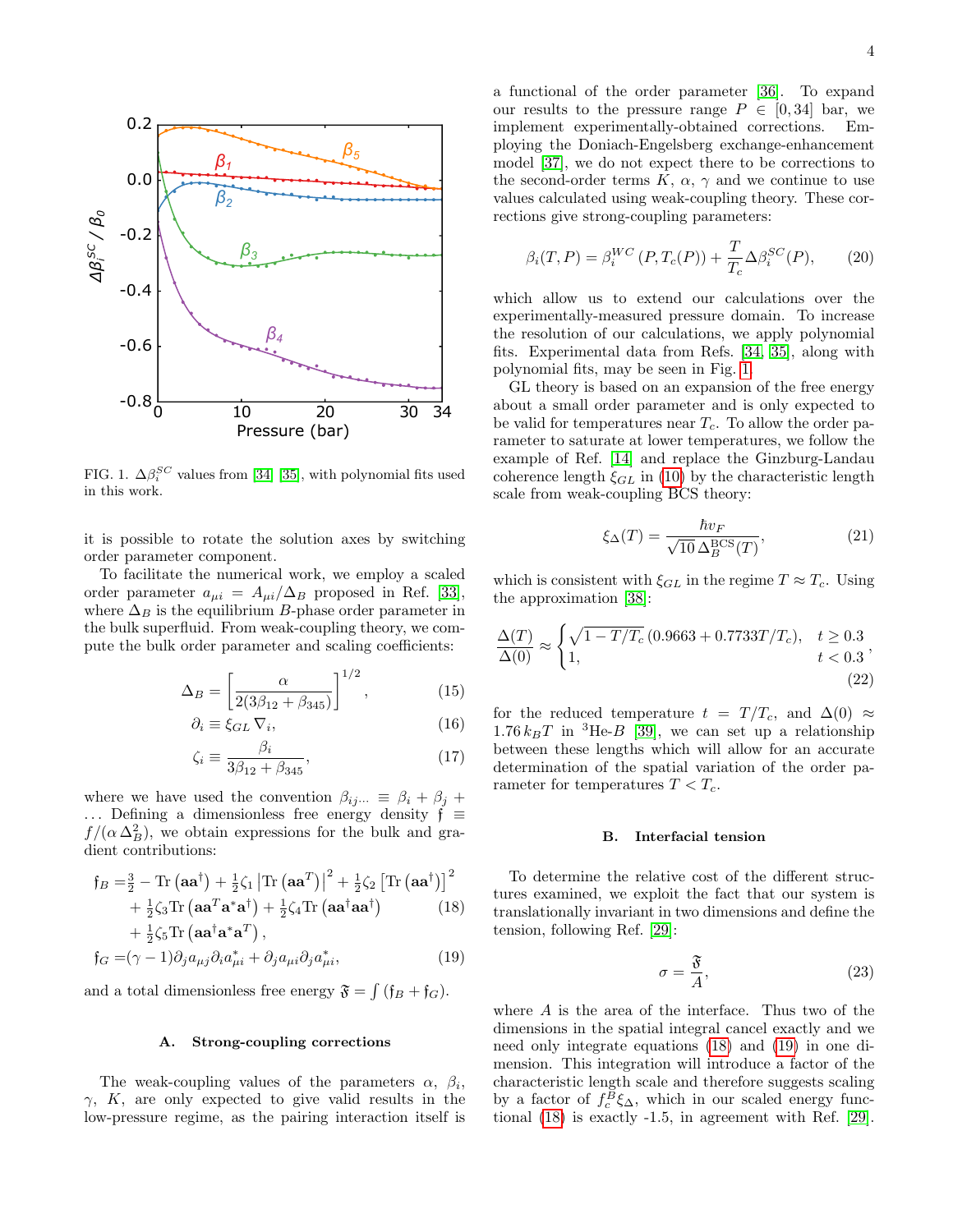Numerical integration of the condensation energy in this manner returns -1.5 to better than one part in  $3 \times 10^{15}$ . We use the theoretical value in these calculations to avoid singularities when determining the gradient contribution alone. The integrations were performed numerically using the converged solutions for the order parameter and a standard Python library quadrature integration routine. Weak-coupling values for the interface tension are given in Table [I.](#page-1-0)



<span id="page-4-1"></span>FIG. 2. Converged strong-coupling solution to the three nonzero components of the order parameter for domain walls at  $T = 0.85 T_c (15 \text{ bar})$ ,  $P = 15 \text{ bar}$ . Interfaces presented are (a) type-x (BB10), and (b) type-z (BB12). Weak-coupling solutions are underlaid in grey. Insets show an enlarged area of  $A_{xx}$ ,  $A_{yy}$  near the domain wall. Note the separation between components in (a) due to the higher gradient energy contribution of  $A_{xx}$  causing suppression in the hard axis. This separation is not present in the type-z interface as both components have equally weighted gradient energies.

# C. Stability and decay

Multiple self-consistent solutions to the minimization of the Ginzburg-Landau free-energy functional (equations [\(18\)](#page-3-1), [\(19\)](#page-3-2)), are possible. We employ a relaxation method, wherein an initial solution guess is iterated upon until the residuals from the Euler-Lagrange equations converge within a specified tolerance. Each iteration approaches the final solution more closely, and this process may be seen to be analogous to iteration towards lower-energy states of the system [\[40\]](#page-9-27). It follows that the obtained solution is highly dependent on the shape of the initial mesh and it is possible that the solutions we find do not represent global energy minima. Alternative solutions to the boundary value problem may represent lower-energy, physically realizable systems [\[29\]](#page-9-16). To access these lower-energy states, we follow the example of Ref. [\[29\]](#page-9-16) and apply a series of perturbations to the converged solution. These perturbations were added to a converged solution and used as a new initial guess for the solver. The primary perturbations we employed were of the form:

$$
\delta A_{\mu i}(z) = \sum_{k=0}^{N} \frac{C_{\mu i}^{(k)}}{\cosh\left[ (z - z_k) / s \right]}
$$
(24)

with parameters  $C, z_k, N$ , and s. The most important parameter for our analysis is the perturbation amplitude  $C$ :

<span id="page-4-0"></span>
$$
C = \max_{\mu,i} \delta A_{\mu i}(z). \tag{25}
$$

The other parameters;  $z_k$  the spatial shift of the perturbation, N the number of simultaneous perturbations, and s the width parameter of the perturbation; were changed in a situation-dependent manner, with a variety of combinations applied to each interface. Perturbations were applied to (up to) all nine real components of the converged order parameter to provoke varying decays. To test the dependence of the converged solution on the type of perturbation applied, alternative trigonometric perturbations were tested. When applied with comparable amplitude, spatial shift, and widths, these were found to return solutions consistent with the inverse hyperbolic perturbations in equation [\(24\)](#page-4-0).

Our stability analysis comprised of finding the lowestamplitude perturbation which could cause an alternative solution to converge in weak coupling, then establishing whether this alternative solution would still be formed in the strong-coupling regime. For all decay schemes explored, we found no difference in this critical perturbation amplitude between weak and strong coupling, with the same alternative solutions being formed in each case. We are able to access many of the same decay schemes reported in Ref. [\[29\]](#page-9-16), though we note that the accessible solutions as well as the exact perturbation required to obtain differing solutions necessarily vary by solver algorithm. Our analysis gives no evidence contradicting the stability conclusions of Ref. [\[29\]](#page-9-16), namely that BB10 is stable against real perturbation, while all other interfaces examined decay more easily to alternative domain wall/texture solutions. Notably, we confirm that  $BB\overline{1}2$ remains susceptible to decay into either a double interface or a texture, dependent on the form of the perturbation.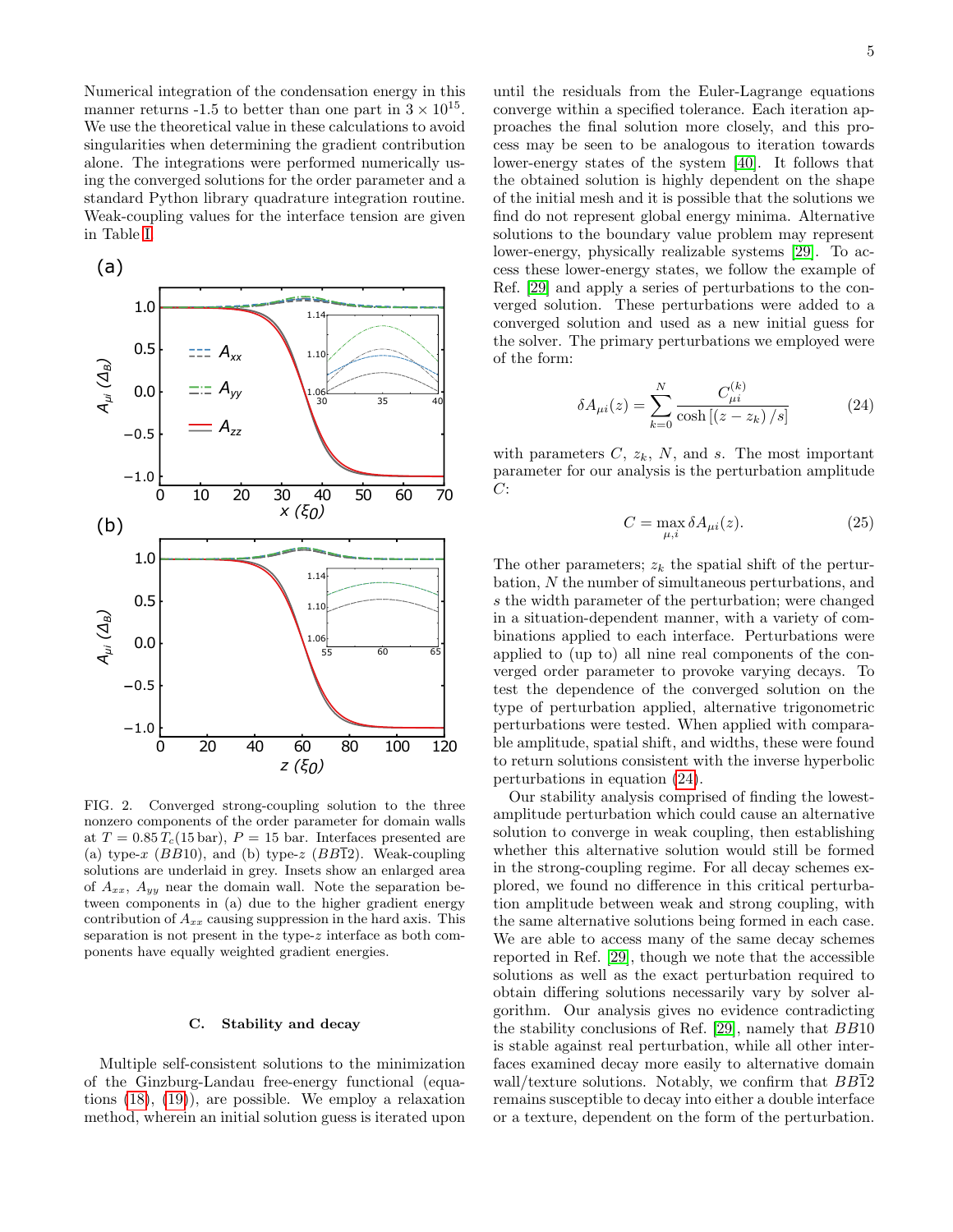6



<span id="page-5-0"></span>FIG. 3. Domain wall widths,  $l(\xi_{\Delta})$ , for the BB10 (type-x) and BB12 (type-z) interfaces, showing that strong-coupling corrections increase the domain wall width over most of the phase diagram. Grey dashes in (a), (b), and their colorbar mark the boundary of the region in the phase diagram where the weak-coupling approximation applies. Temperatures below the dashed line agree with the weak-coupling result within  $\pm 1\%$ . (a) Ratio of strong-coupling to weak-coupling domain size for the  $BB10$  interface. (b) Ratio of strong-coupling to weak-coupling domain size for the  $BB\overline{1}2$  interface. We see that the thickness of this domain wall is not increased with strong coupling as much as for the BB10 interface. Though not plotted here, this trend is consistent across all interfaces examined. (c) Ratio of strong-coupling values  $BB\overline{12}/BB10$ . The type-z interface is universally wider than the type- $x$  interface. This is the case for all interfaces, with  $BB10$  universally the narrowest domain wall.

This lack of stability in the bulk, however, does not preclude the type-z domain wall's characteristic suppression of  $A_{zz}$  as it transits from 1 to -1. As such it remains a good choice for modeling the surface pairbreaking at a confinement boundary, as discussed later in Section [VI.](#page-7-0) These calculations allow us to conclude that domain wall stability is not affected by strong-coupling corrections.

### <span id="page-5-1"></span>IV. SPATIAL VARIATIONS OF THE ORDER PARAMETER

We have performed simulations of the order parameter's variation across an arbitrary domain of  $D = 140 \xi_{\Delta}$ , following Ref. [\[29\]](#page-9-16), with Dirichlet boundary conditions and the final form of the order parameter detailed in Table [I.](#page-1-0) Simulations were performed using both weak and strong-coupling parameters in the parameter space  $T \in [0, T_c(P)], P \in [0, 34]$  bar. Solutions were obtained using standard Python libraries for boundary-value problems, using either unity or Fermi functions as the initial mesh, depending on the boundary conditions. We find that our weak-coupling results are consistent with those reported in Ref. [\[29\]](#page-9-16), confirming the validity of our computational method.

Figure [2](#page-4-1) shows the change in order parameter for the BB10 and BB12 domain walls at 15 bar and  $T = 0.85 T_c$ . We see that in both types, the domain wall with strongcoupling corrections is thicker, and that the components of the order parameter with unchanged sign grow  $-\infty$ shown in the insets. The increase in domain-wall thickness is observed over the majority of the phase diagram as shown in Fig. [3.](#page-5-0) We also observe an increase in domainwall width with increasing temperature, with a larger change in the  $BB10$  interface than in the  $BB\overline{1}2$  interface. This trend is seen at all pressures except a small region near saturated vapor pressure, which shows the opposite trend, Fig. [2.](#page-4-1) Note that the weak-coupling solutions are necessarily uniform throughout the parameter space and are reported in Table [I.](#page-1-0)

In Fig. [3\(](#page-5-0)c) we compare the type-x and type-z solutions. We observe that the width of the  $BB\overline{1}2$  wall is always greater than that of the BB10 wall, with the solutions approaching one another at increased temperature and pressure. We also note that the ratio between the  $BB\overline{1}2$  wall and the  $BB10$  wall is always greater than that between the weak and strong-coupling solutions. While this result may follow naturally in weak coupling from [\(5\)](#page-2-1) and [\(13\)](#page-2-3), its persistence in the presence of strongcoupling corrections indicates that, spatially, the effect of changing domain wall types is more significant than changing from weak to strong-coupling  $\beta$  parameters. In light of these results, we do not expect the characteristic length scales of physically-implementable systems to be significantly altered by strong-coupling corrections.

### <span id="page-5-2"></span>V. INTERFACIAL TENSION

We gauge the relative likelihood of domain wall formation by computing the interface tension  $\sigma$  across the same phase diagram that we used for our analysis of the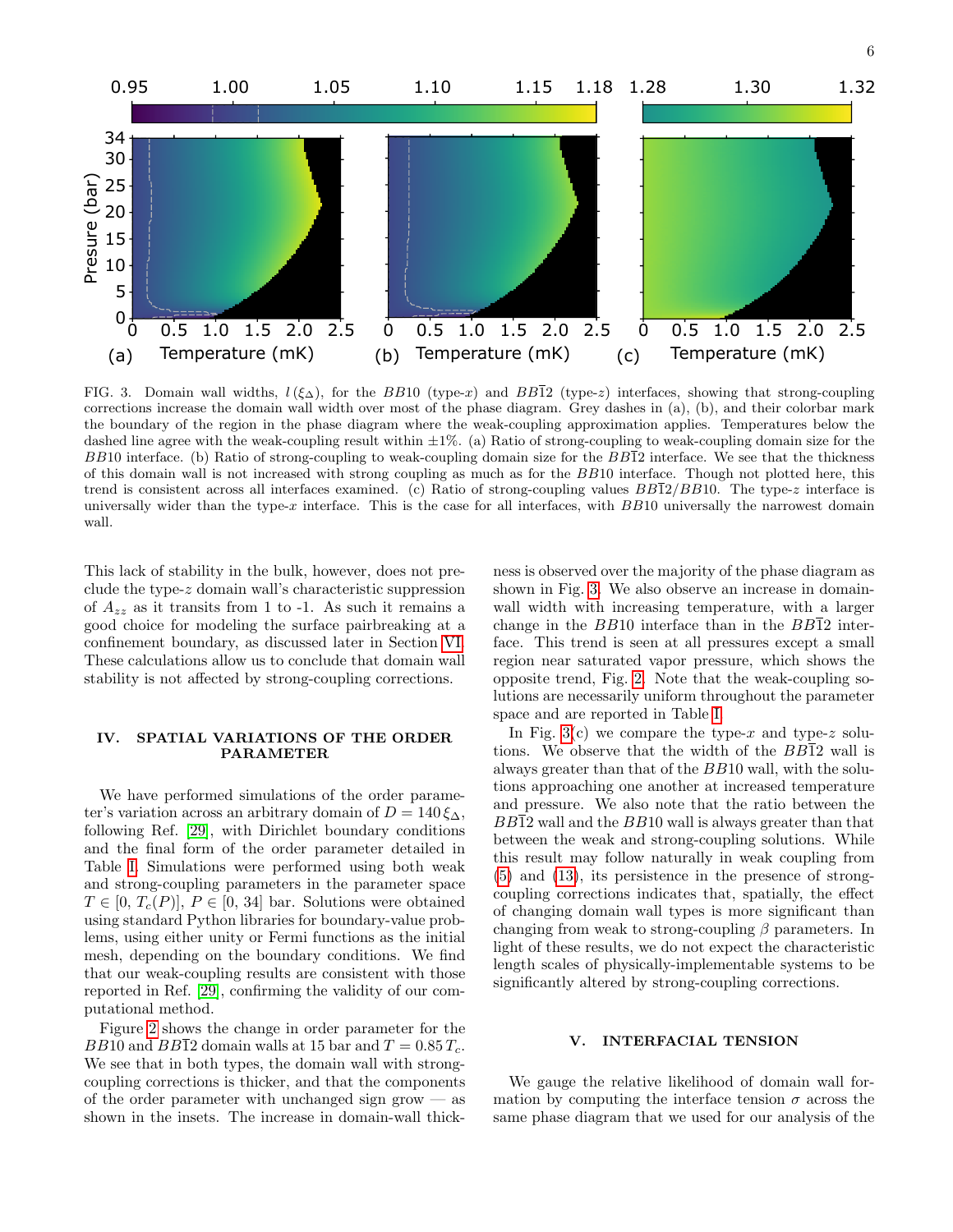

<span id="page-6-0"></span>FIG. 4. Interfacial tension,  $\sigma(f_c^B \xi_\Delta)$ , for the BB10 (type-x) and BB12 (type-z) interfaces, showing that the strong-coupling corrections lower the interface tension across most of the phase diagram. Only the two simplest interfaces are plotted here, however the trend observed in (a) and (b) is consistent for all domain walls studied. Grey dashes in (a), (b), and their colorbar mark the boundary of the region in the phase diagram where the weak-coupling approximation applies. Temperatures below the dashed line agree with the weak-coupling result within  $\pm 1\%$ . (a) Ratio of strong-coupling to weak-coupling tension for the  $BB10$  interface. (b) Ratio of strong-coupling to weak-coupling tension for the  $BB\overline{12}$  interface. (c) Ratio of strong-coupling values  $\sigma_z/\sigma_x$ , showing that the BB10 interface is universally lower-energy than the BB12 interface. This is consistent for all domain wall configurations with BB10 always seen to be lower-energy.

spatial deformation. This value serves as an indicator of the energy cost of the hard domain wall as compared to the bulk condensation energy. For these calculations, the bulk B phase has  $\sigma = 0$ . As in section [IV,](#page-5-1) we use Ref. [\[29\]](#page-9-16) as a comparison to confirm the validity of our calculations [\[41\]](#page-9-28). As observed for the spatial deformation, weakcoupling results are necessarily P, T-independent and are reported in Table [I.](#page-1-0)

Selected results for the interface tension are presented in Fig. [4.](#page-6-0) Taking the ratio of the tensions  $\sigma_{SC}/\sigma_{WC}$ , we see that including the strong-coupling corrections reduces the interface tension across most of the phase diagram with the exception of the anomalous low-pressure region also observed in Fig. [3.](#page-5-0) The relative energy cost of the domain wall is reduced as  $T \to T_c$  with the lowest tensions calculated in the region where the domain wall is thickest. Even for the most energetically costly  $BB\overline{12}$ interfaces, which have  $\sigma_{WC}$  over an order of magnitude greater than BB10, the ratio  $\sigma_{SC}/\sigma_{WC}$  remains consistently  $\in [0.85, 1.15]$  with a near-identical distribution, providing further evidence that the shift between domain wall types is much more significant than the shift between weak and strong coupling. When we examine the tension ratio between domain wall types as in Fig. [4\(](#page-6-0)c), we see that temperature and pressure have negligible effects on this value. That is, strong-coupling corrections affect all domain walls similarly.

Two areas of the phase diagram are of particular interest. Close examination of the region near saturated vapor pressure reveals that the trend of increasing interfacial tension with decreasing pressure continues past unity (the weak-coupling approximation) and gives an

increased domain wall tension for pressures below 0.7 bar. This region of increased energy of the BB10 domain wall, in particular, suggests that searches for the PDW state should not be focused on the low-pressure region of the phase diagram. Additionally, examining Fig. [4,](#page-6-0) we note that the high-temperature region where the interfacial tension is lowest in panels (a), (b), coincides with the region in panel (c) where the tension ratio is lowest. This suggests to us that the strong-coupling corrections contribute differently between domain wall types and spurred further investigation into the energetics of domain walls.

To investigate these differences, we recall definitions of  $\mathfrak{F}$  and  $\sigma$  from equations [\(18\)](#page-3-1), [\(19\)](#page-3-2) and [\(23\)](#page-3-3) we perform the separation:

$$
\sigma = \sigma_B + \sigma_G,\tag{26}
$$

which allows us to examine the relative contributions of the gradient and bulk components of the interfacial tension. Taking the ratio of  $\sigma_G/\sigma$ , we note that the gradient contribution to the interfacial tension of the domain wall is relatively constant across the phase diagram, with variations on the order of the variation in Fig. [4](#page-6-0) (c). Additionally, the changes from weak to strong-coupling gradient ratios are negligible, on the order of 0.01%. We also confirm, as detailed in Table [I,](#page-1-0) the gradient contributions are almost exactly one-half of the total interface tension regardless of domain wall type, as originally calculated in [\[24\]](#page-9-14). Since the gradient energy is not affected by strong-coupling corrections in our model, changes in the bulk free-energy calculation [\(4\)](#page-2-4) due to strong-coupling corrected  $\beta$  parameters must be perfectly matched by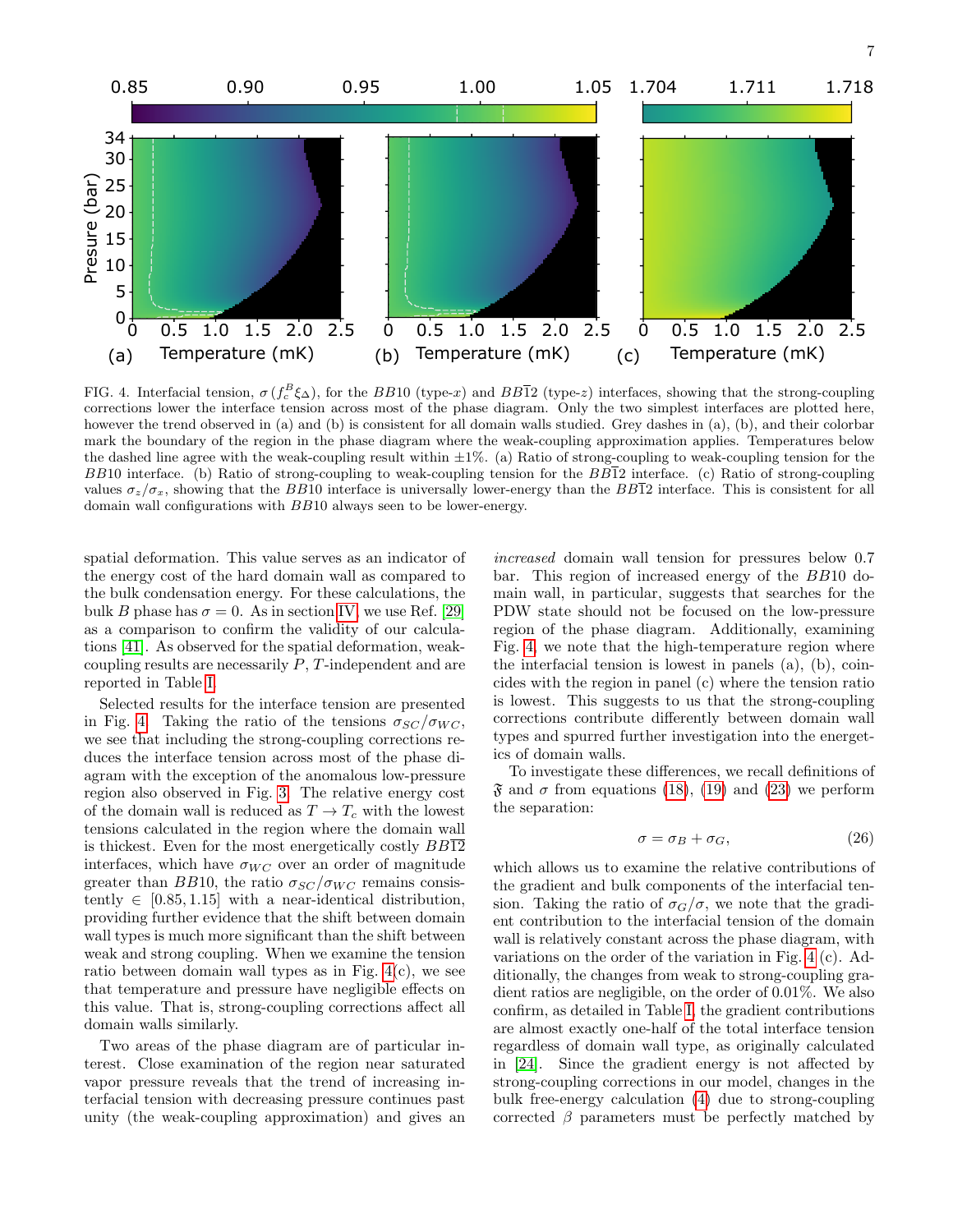

<span id="page-7-1"></span>FIG. 5. Schematic representation of hard domain walls in confined geometry. (a) 1D type-z solution projected onto 2D geometry confined in  $\hat{z}$ . The maximal pairbreaking trajectory is indicated by the grey arrow, with the order parameter component  $A_{zz}$  suppressed at the domain walls. (b) 1D typex solution projected onto 2D geometry confined in  $\hat{z}$ . We perform this projection by rotating axes as described in Sec-tion [VI,](#page-7-0) presenting the results as varying in  $\hat{x}$  to facilitate the visualization of pairbreaking in a PDW. The pairbreaking trajectory in (a) is compensated for by the sign change in  $A_{zz}$  across the domain wall. This domain wall creates an additional pairbreaking trajectory across the wall, indicated by the grey arrow. (c) Type-z solutions (open circles) overlaid with a direct solution for confined geometry and specular boundary conditions (solid line), as calculated in Ref. [\[33\]](#page-9-22), confirming the validity of mapping a type-z solution onto this geometry. (d) 3D representation of the superposition of these domain walls into a PDW-like state. Each dashed arrowhead represents one-half of a domain wall solution, with the head pointing towards the node in  $A_{zz}$ .

concomitant changes to the spatial solution in order to preserve this energy balance. The equality between gradient and bulk contributions can be explained by energyconservation arguments [\[24\]](#page-9-14), and thus is not expected to be altered in strong coupling. The gradient contribution may be affected by any confinement effects for the type- $z$ domain walls, and it would be interesting to further investigate the implications of this energy breakdown for the formation of PDW states in confined geometry.

The general decrease in interfacial tension across the phase diagram, combined with our results showing that strong-coupling corrections contribute less to domain wall energetics than the domain wall's type, strongly suggest that the mechanisms for the formation of hard domain walls, and therefore PDW states, will not be suppressed in strong-coupling.

# 8

domain walls separating a periodic arrangement of degenerate domains of  ${}^{3}$ He- $B$  [\[12,](#page-9-3) [22\]](#page-9-12). Since this translational symmetry-breaking occurs in the plane of the confined slab, it is necessarily a two-dimensional system. However, the proposed pair-breaking interactions are welldescribed by domain walls in 1D, the subject of this work.

The pair-breaking suppression of  $A_{\mu z}$  at a confinement boundary may be modeled using the BB12 domain wall. The order parameter  $A_{zz}$  goes to zero at the node of the solution, and rearrangement of this curve as shown in Fig. [5](#page-7-1) (a) shows this surface scattering effect. This is not just a qualitative similarity, as the rearranged type-z domain wall conforms exactly to solutions of the planar-distorted B phase in specular boundary conditions, computed using the method of Ref. [\[33\]](#page-9-22). We show these solutions superimposed in Fig. [5](#page-7-1) (c). It is proposed that alternating BB10 domain walls across the direction of confinement would reduce the pair-breaking cost in regions near the domain wall by forcing the sign change across the entire domain wall  $[12-15, 21]$  $[12-15, 21]$  $[12-15, 21]$ . This type-x pair-breaking trajectory is contrasted with the surface interaction in Fig. [5](#page-7-1) (b). The PDW state may be considered to be a combination of these domain walls. In Fig. [5](#page-7-1) (d), we take the product of the type-x and type-z solutions to give an approximate representation of  $A_{zz}$  in such a twodimensional configuration.

### VII. CONCLUSION

We have applied experimental strong-coupling corrections to Ginzburg-Landau free-energy calculations of hard domain walls in superfluid  ${}^{3}$ He-B. The selfconsistent solutions to the order parameter were found to have increased domain-wall thickness and variation in amplitude when compared to weak-coupling solutions. Interface tensions were computed for each domain wall configuration and were found in all cases to lower the interfacial tension across the majority of the phase diagram. We note that variation across the phase diagram for a single domain wall is near-universally smaller than variation caused by changing interface configuration and thus that domain wall type is the greatest determiner of interface energetics, exceeding the effects of temperature, pressure, and thus strong-coupling corrections. We examine the relative contributions of gradient and bulk interfacial tension and find that the gradient contribution is constantly one-half of the total tension in all domain wall types. From these results, we conclude that domain wall formation, and the PDW state, should not be adversely affected by strong coupling.

#### <span id="page-7-0"></span>VI. DOMAIN WALLS IN A PDW

The original prediction of the stripe phase comprised of broken gauge and translational symmetry, with hard

#### VIII. ACKNOWLEDGMENTS

This work was supported by the University of Alberta; the Natural Sciences and Engineering Research Council, Canada (Grants No. RGPIN-04523-16 and No.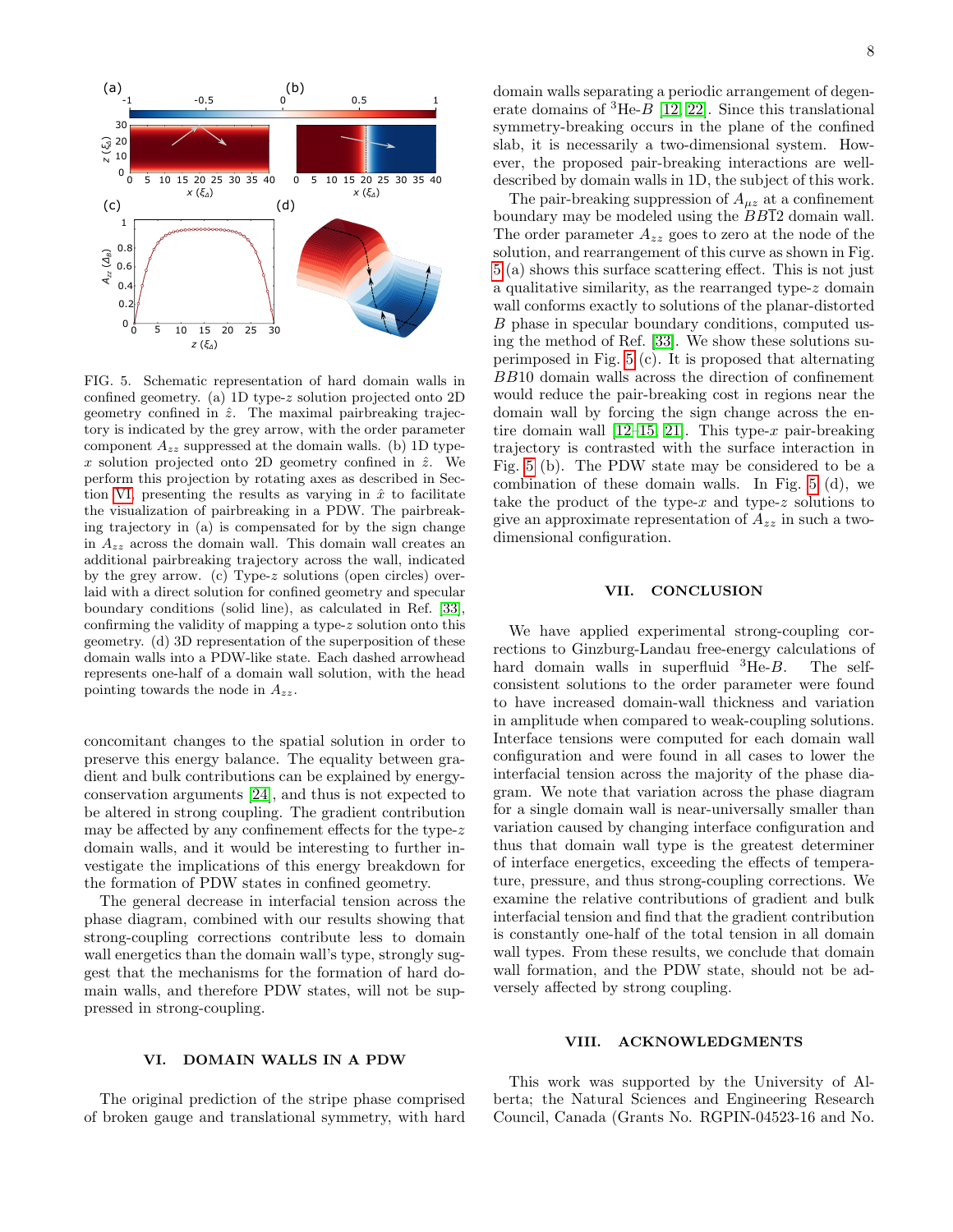

<span id="page-8-3"></span>FIG. 6. Differences between calculations of  $\sigma_z/\sigma_x$  in strong coupling, performed using Wiman  $\Delta \beta_i$  parameters [\[42,](#page-9-29) [43\]](#page-9-30) versus Choi  $\Delta\beta_i$  parameters [\[34\]](#page-9-20), as described in the appendix. Here, the Choi calculations have been subtracted from the Wiman calculations. This phase diagram is representative of these differences for all the calculations performed in our manuscript, with only the magnitude of the differences changing. The extrema of these differences for each calculation are presented in Table [II.](#page-8-2)

CREATE-495446-17); and the Alberta Quantum Major Innovation Fund. J.M. was supported by NSERC Discovery Grants Nos. RGPIN-2020-06999 and RGPAS-2020- 00064; the CRC Program; CIFAR; a Tri-Agency NFRF Grant (Exploration Stream); and the PIMS CRG program.

# APPENDIX: ALTERNATIVE CORRECTION PARAMETERS

During the review process, we were made aware of new calculations of  $\Delta \beta_i$  [\[44\]](#page-9-31), performed by J.J. Wiman in his PhD thesis [\[42\]](#page-9-29) and which are published in Ref. [\[43\]](#page-9-30). These calculations are based on new microscopic theory and represent an updated, as well as potentially more accurate, strong-coupling parameter set. To resolve any ambiguity, we have since performed our calculations using these new parameters.

We find no alterations to our conclusions, with the new results for both domain wall thickness and interface tension calculations in agreement with our prior results within at least 0.1%, and for some calculations we find significantly smaller changes. The plots generated by these new parameters are visually indistinguishable from our Figs. [3,](#page-5-0) [4,](#page-6-0) and as such we have not included them here. Instead, we have computed the differences between results using both sets of  $\Delta\beta_i$  parameters and present them in this appendix. The principal differences are located in areas near  $T_c$ , as would be expected due to the form of the corrections in Eqn. [\(20\)](#page-3-4). We note that these differences are minute and do not affect the trends described in Sections [IV](#page-5-1) and [V.](#page-5-2) Most significantly, the differences computed in the plots comparing domain wall types (Fig. [6,](#page-8-3) Table [II\)](#page-8-2) are an order of magnitude smaller than those for the single domain walls, as seen in Table [II.](#page-8-2) This reduction in extrema further reinforces our conclusion that these revised parameters do not affect the primary conclusion of this manuscript — namely that differences between domain walls are far more significant than those imparted by strong-coupling corrections. We further note that the zone of decreased thickness/increased tension present near saturated vapor pressure is preserved with these new parameters, despite the markedly different low-pressure behavior of the Wiman  $\Delta\beta_i$  parameters. Thus, by having repeated these calculations with the Wiman parameters [\[43\]](#page-9-30) we feel our results are reinforced, and continue to expect domain wall formation to be unaffected in the strong-coupling regime.

| Calculation                    | Equiv. Fig. | Difference Extrema                             |
|--------------------------------|-------------|------------------------------------------------|
| $l_{SC}/l_{WC}$ (BB10)         | 3(a)        | $-3.01 \times 10^{-3}$ , $2.00 \times 10^{-3}$ |
| $l_{SC}/l_{WC}$ (BB12)         | 3(b)        | $-2.74 \times 10^{-3}$ , $1.79 \times 10^{-3}$ |
| $l_z/l_x$ (SC)                 | 3(c)        | $-3.45 \times 10^{-4}$ , $6.43 \times 10^{-4}$ |
| $\sigma_{SC}/\sigma WC$ (BB10) | 4(a)        | $-1.35 \times 10^{-3}$ , $2.37 \times 10^{-3}$ |
| $\sigma_{SC}/\sigma WC$ (BB12) | 4(b)        | $-1.40\times10^{-3},\, 2.47\times10^{-3}$      |
| $\sigma_z/\sigma x$ (SC)       | 4(c)        | $-1.18 \times 10^{-4}$ , $1.88 \times 10^{-4}$ |

<span id="page-8-2"></span>TABLE II. Summary of differences between use of  $\Delta\beta_i$  parameters from Ref. [\[42,](#page-9-29) [43\]](#page-9-30) versus from Ref. [\[34\]](#page-9-20). The first column is the mathematical operation performed, with the second column denoting the figure in which this calculation is presented in the main body of this manuscript. The third column gives the extrema of the differences between each set of calculations, with the Choi calculations having been subtracted from the Wiman calculations.

- <span id="page-8-0"></span>[1] D. D. Osheroff, R. C. Richardson, and D. M. Lee, Phys. Rev. Lett. 28, 885 (1972).
- [2] D. D. Osheroff, W. J. Gully, R. C. Richardson, and D. M. Lee, Phys. Rev. Lett. 29, 920 (1972).
- [3] P. W. Anderson and P. Morel, Phys. Rev. 123, 1911

(1961).

- <span id="page-8-1"></span>[4] R. Balian and N. R. Werthamer, Phys. Rev. 131, 1553 (1963).
- [5] P. W. Anderson and W. F. Brinkman, Phys. Rev. Lett. 30, 1108 (1973).